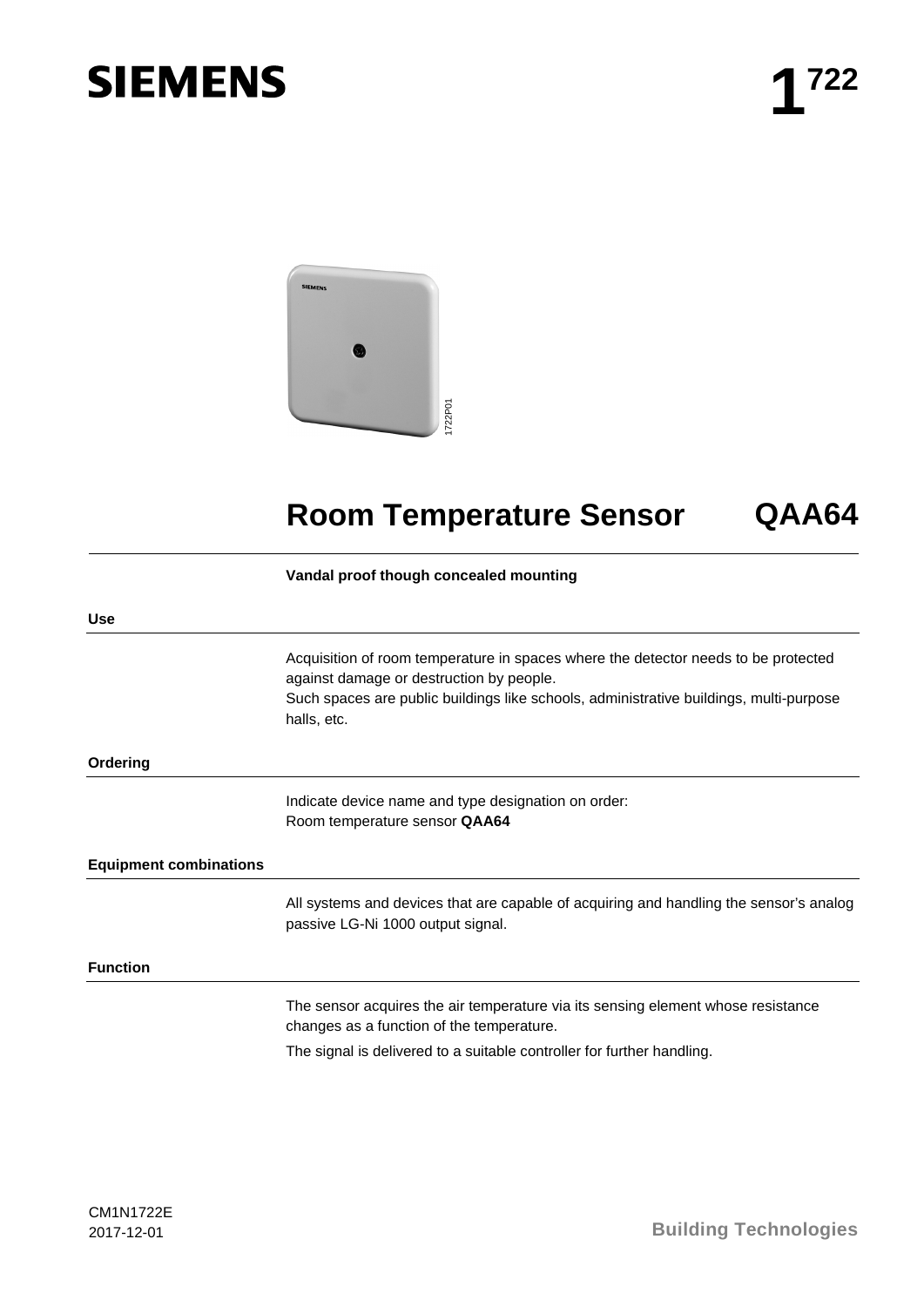

 $3$  Temperature in degrees Celsius<br> $\Delta 9$  Temperature differential in Kelvir

Temperature differential in Kelvin

### **Mechanical design**

The QAA64 has been designed specifically for installation on recessed conduit boxes having a fixing hole circle dia. of 60 or 69 mm.

The unit consists of a plastic cover and a fixing bracket made of metal. The rear of the cover carries the connecting terminal strip and a measuring element LG-Ni 1000. The fixing bracket is fitted inside the recessed conduit box. A captive screw is used to secure the cover to the bracket.



2/4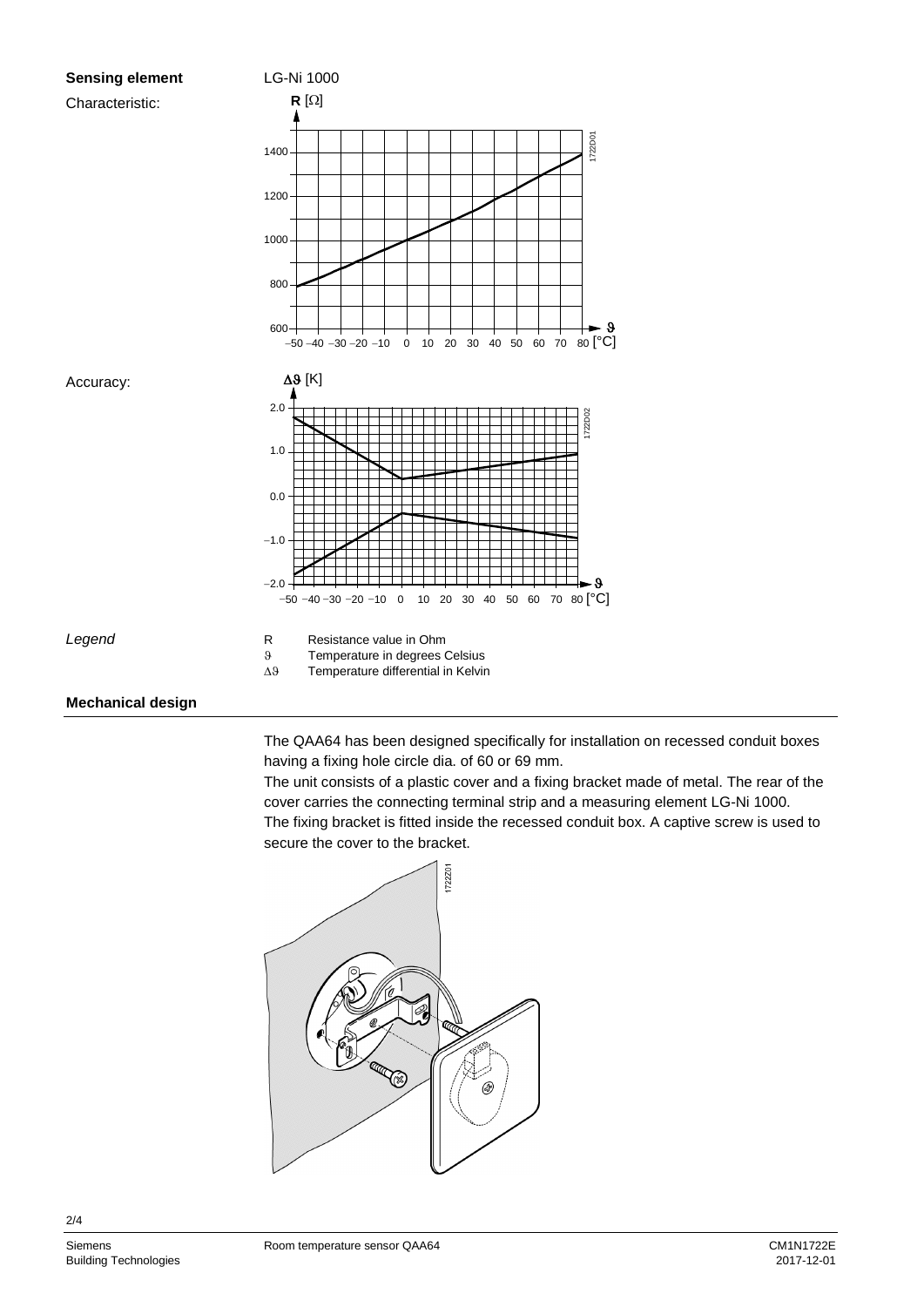For the permissible lengths of lines and measured value errors, refer to "Basic System Data" of the respective control system. If, for some reason, the detector cannot be mounted in a location where it can correctly acquire the room temperature, a resistor can be mounted to correct or adjust the measurement. For this purpose, the detector has an auxiliary terminal (for details, contact SBT service personnel).

#### **Fitting and installation notes**

| Location                  | On an inner wall of the space to be heated, if possible on the wall opposite the heating<br>unit. Not in recesseds or shelves, not above or near heat sources.<br>The end of the conduit at the detector must be sealed to prevent false measurements<br>due to draughts through the conduit. |
|---------------------------|-----------------------------------------------------------------------------------------------------------------------------------------------------------------------------------------------------------------------------------------------------------------------------------------------|
| Installation instructions | The connecting wires are interchangeable.<br>Installation instructions are supplied with the unit.                                                                                                                                                                                            |
| <b>Disposal</b>           |                                                                                                                                                                                                                                                                                               |
|                           | The device is considered electrical and electronic equipment for disposal in terms of the                                                                                                                                                                                                     |

The device is considered electrical and electronic equipment for disposal in terms of the applicable European Directive and may not be disposed of as domestic garbage.

- Dispose of the device via the channels provided for this purpose.
- Comply with all local and currently applicable laws and regulations.

#### **Technical data**

| <b>Functional data</b>          | Measuring range                | $050$ °C                                                                |
|---------------------------------|--------------------------------|-------------------------------------------------------------------------|
|                                 | Sensing element                | <b>LG-Ni 1000</b>                                                       |
|                                 | Time constant                  | 6.5 min (depending on air movement and<br>thermal coupling to the wall) |
|                                 | Measuring accuracy             | refer to "Function"                                                     |
|                                 | Type of measurement and output | passive                                                                 |
| Degree of protection            | Protection class               | III to EN 60730-1                                                       |
|                                 | Protection degree of housing   | IP40 according to EN 60529                                              |
| Electrical connections          | Connecting terminals for       | 2 x 1.5 mm <sup>2</sup> or 1 x 2.5 mm <sup>2</sup>                      |
|                                 | Perm. cable lengths            | refer to "Engineering notes"                                            |
| Directives and                  | Product standard               | EN 60730-1                                                              |
| Standards                       |                                | Automatic electrical controls for household and                         |
|                                 |                                | similar use                                                             |
|                                 | EU conformity (CE)             | CE1T1761xx *)                                                           |
| <b>Environmental conditions</b> | Operation                      | IEC 721-3-3                                                             |
|                                 | Climatic conditions            | class 3K5                                                               |
|                                 | Temperature                    | $050$ °C                                                                |
|                                 | Humidity                       | 095 % r. h. (noncondensing)                                             |
|                                 | <b>Mechanical conditions</b>   | class 3M2                                                               |
|                                 | Transport                      | IEC 721-3-2                                                             |
|                                 | Climatic conditions            | class 2K3                                                               |
|                                 | Temperature                    | $-25+65$ °C                                                             |
|                                 | Humidity                       | <95 % r. h.                                                             |
|                                 | <b>Mechanical conditions</b>   | class 2M2                                                               |

3/4